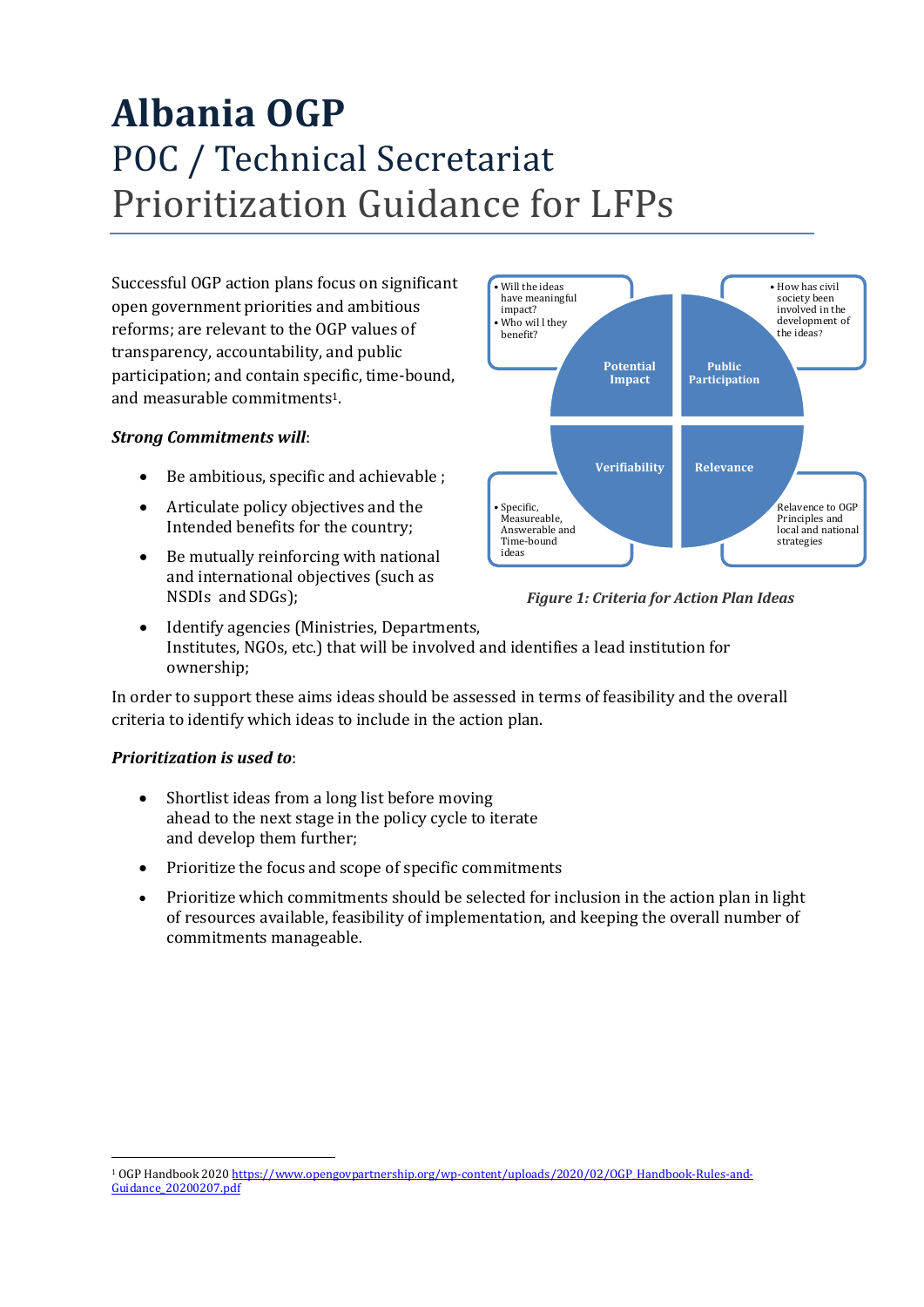## **I. Structure**

The following structure corresponds with the accompanying prioritization matrix and template:

## *All Proposed Ideas*

All ideas proposed MUST be included and stakeholders will be provided with this list to ensure no submitted idea was exempt from evaluation.

## *General Criteria and Shortlisting Criteria Templates*

EVERY proposed idea will be scored using the general criteria and shortlisting criteria template in order to ensure that all inputs from civil society are taken into consideration and ensure a transparent and fair evaluation, assessment and selection of ideas. For each idea a new sheet will be used to assess the idea.

The criteria for this evaluation will be described in more detail in the later sections of this guidance document.

#### **Lead focal points may add additional criteria to the template so long as the inclusion is explained and conducted in a consistent and transparent manner.**

## *Results*

Based on the assessments according to the criteria established idea proposals should be categorised into four groups:

- **Proposals to be incorporated in the 2020-2022 Action Plan;**
- **Proposals to be admitted to the 2020-2022 Action Plan with changes;**
- **Inadmissible proposals;**
- **Proposals to be incorporated in future Action Plans.**

#### *Figure 2: Components of a Results Chain (OECD DAC definition)<sup>2</sup>*

| <b>IMPACT</b><br>overall objective/policy goal |  |
|------------------------------------------------|--|
|------------------------------------------------|--|

•long term change to which the action will contribute

•at a country, regional or rectoral level

**OUTCOME** specific objective

•medium term changes that are directly impacted by activities and outputs of the project or initiative

**OUTPUTS** services, results, and/or products generated

•the goods / servicies / products that result from the project

•under control of project

1

#### **ACTIVITIES** actions undertaken to achieve objective

•what the project does to produce the results

•utilization of resources

#### **INPUTS** resources to implement activities

•financial / human / physical resources

<sup>&</sup>lt;sup>2</sup> For more information se[e http://indicators.developmentresults.eu/common/pdf/SIG%20website\\_Methodo%202019.pdf](http://indicators.developmentresults.eu/common/pdf/SIG%20website_Methodo%202019.pdf)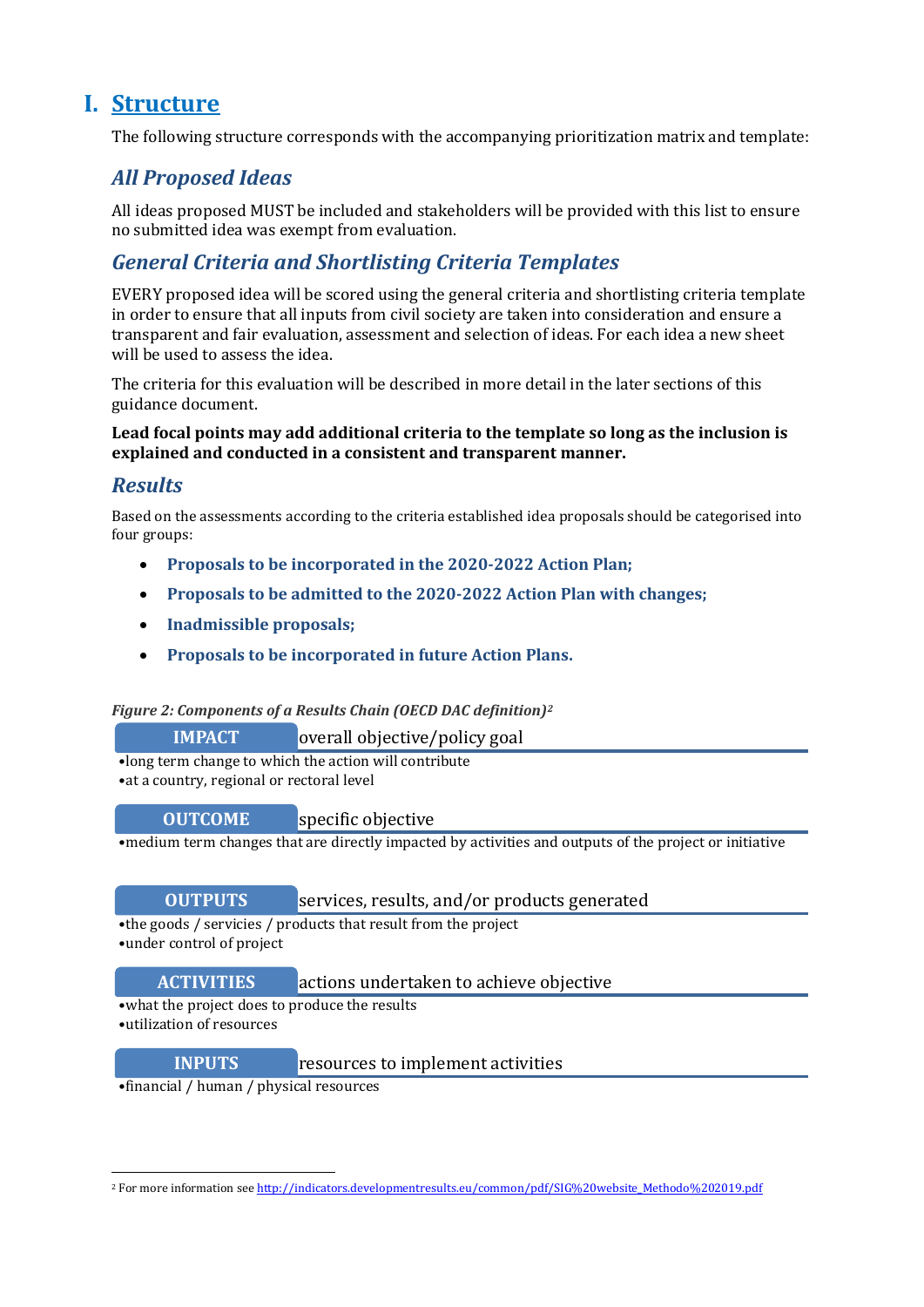## **II. Guiding Principles of Prioritization<sup>3</sup>**

- *Determine Approach and Criteria for Prioritization*
	- *What factors to consider for shortlisting ideas? See attached template with some criteria*
	- *What rules will guide the rules of prioritization?*
- *Consider Who Needs to be Involved*
	- *Co-creation approach will ideally incorporate decision and prioritization jointly with civil society*
	- *Clarify which priority decision will be made jointly and which will be subject to formal government approval processes*
	- *It is important to understand whether you are seeking to understand the preference or opinions of a representative sample of the broader public or of specific beneficiaries or stakeholder groups, whether you are seeking additional evidence to help understand whether shortlisting criteria are met, or whether seeking specific sectoral or technical expertise from those who possess the requisite knowledge and experience*
- *Consider Representation & Response Biases and Barriers to Participation*
	- *Consider if those included in the processes are representative of the people that will be impacted by the specific commitment or policy*
	- *Are there any barriers to participation that can be mitigated?*
	- *It is important to consider whether the participating population is well balanced on gender, race, age group, socio-economic status, geography and other dimensions relevant in the national/local or policy context*
	- *Majority participation by audiences of a similar profile or pre-determined policy position can skew the results and the insights emerging from voting exercises.* 
		- *Polls where participants can see responses of others help with transparency of the process, but can also lead to group-think i.e. participants vote a certain way because they see others doing so.*
- *Consider Methods for Deliberation*

 $\overline{a}$ 

 *Explain goals of the processes, promote open dialogue, and deliberative analysis in a rules-based approach with a set of key design questions, and information or evidence on all sides of an issue to enable participants to make informed and considered choices*

<sup>&</sup>lt;sup>3</sup> Adapted from OG[P https://www.opengovpartnership.org/documents/taking-the-ogp-co-creation-process-online-prioritizing](https://www.opengovpartnership.org/documents/taking-the-ogp-co-creation-process-online-prioritizing-ideas-commitments/)[ideas-commitments/](https://www.opengovpartnership.org/documents/taking-the-ogp-co-creation-process-online-prioritizing-ideas-commitments/)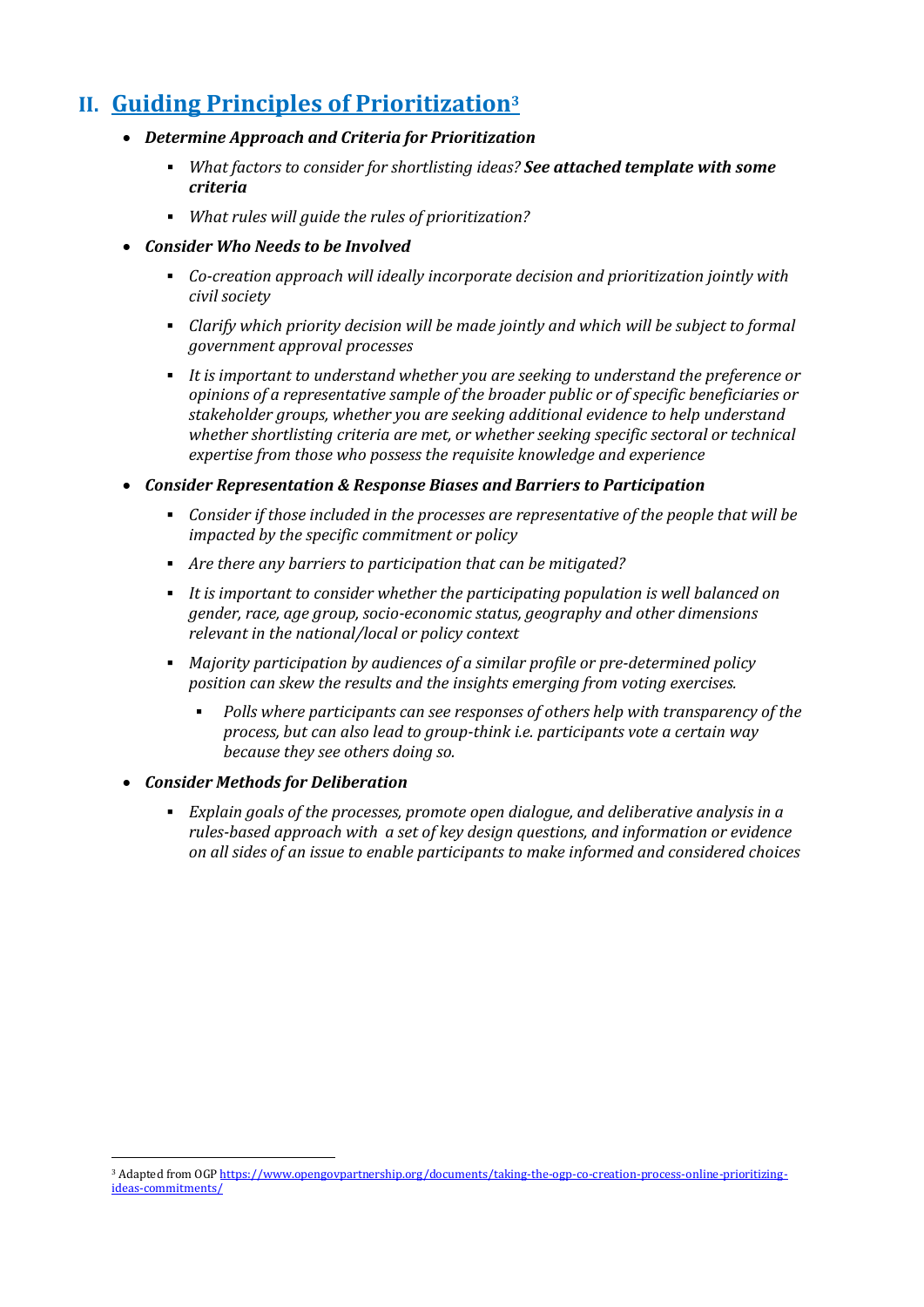## **III.Criteria for Commitments in Action Plan**

Successful OGP action plans focus on significant open government priorities and ambitious reforms; are relevant to the OGP values of transparency, accountability, and public participation; and contain specific, time-bound, and measurable commitments<sup>4</sup>:

## *1. Potential Impact5:*

OGP aims to promote ambitious open government reforms that stretch the government beyond its current state of practice, significantly improving the status quo by strengthening transparency, accountability, and public participation in government. Participating governments may choose to initiate new open government initiatives in their action plans or improve upon on-going reforms. They are also encouraged to show clear improvement from one action plan to the next.

- *Identify the problem:* What is the social, economic, political, or environmental problem addressed by this commitment;
- *Establish the baseline* or status quo at the outset of the action plan;
- *Establish the objective*: What are the objectives stated in the commitment? How does the commitment's objective contribute to solving or improving the problem?
- *Details of the solution*: What activities does the commitment propose to achieve the objective? How would the activities contribute to the objective of the commitment?
- *Estimate impact* and assess the degree to which the commitment if fully implemented as written, what potential effect would this approach have on the problem?

**The Independent Reporting Mechanism (IRM) will assess commitment** and categorize each commitment into one of the following levels of potential impact:<sup>6</sup>

- **Worsens**: Worsens the status quo of problem identified.
- **None**: Maintains the status quo of problem identified.
- **Minor**: An incremental but positive step in the relevant policy area to improve problem identified.
- **Moderate**: A major step forward in the relevant policy area, to improve problem identified, but remains limited in scale or scope.
- **Transformative**: A reform that could potentially transform 'business as usual' in the relevant policy area and contribute to improvements in the problem identified.

## *2. Public Participation*

- **Evidence of engagement**
	- *How were citizens and civil society contacted to participate?*
	- *Was there follow up?*
	- *Were multiple channels (email, public posting on social media and government websites) used?*
	- *Who was contacted directly? List of contacts, their organization and position provided*
- **Diversity of participants**

1

<sup>&</sup>lt;sup>4</sup> For more information on the OGP process se[e https://www.opengovpartnership.org/wp-](https://www.opengovpartnership.org/wp-content/uploads/2020/02/OGP_Handbook-Rules-and-Guidance_20200207.pdf)

[content/uploads/2020/02/OGP\\_Handbook-Rules-and-Guidance\\_20200207.pdf](https://www.opengovpartnership.org/wp-content/uploads/2020/02/OGP_Handbook-Rules-and-Guidance_20200207.pdf)

<sup>5</sup> For more information see the IRM assessment guidelines[: https://www.opengovpartnership.org/documents/irm-procedures](https://www.opengovpartnership.org/documents/irm-procedures-manual/)[manual/](https://www.opengovpartnership.org/documents/irm-procedures-manual/)

<sup>6</sup> For more information se[e https://www.opengovpartnership.org/documents/irm-procedures-manual/](https://www.opengovpartnership.org/documents/irm-procedures-manual/)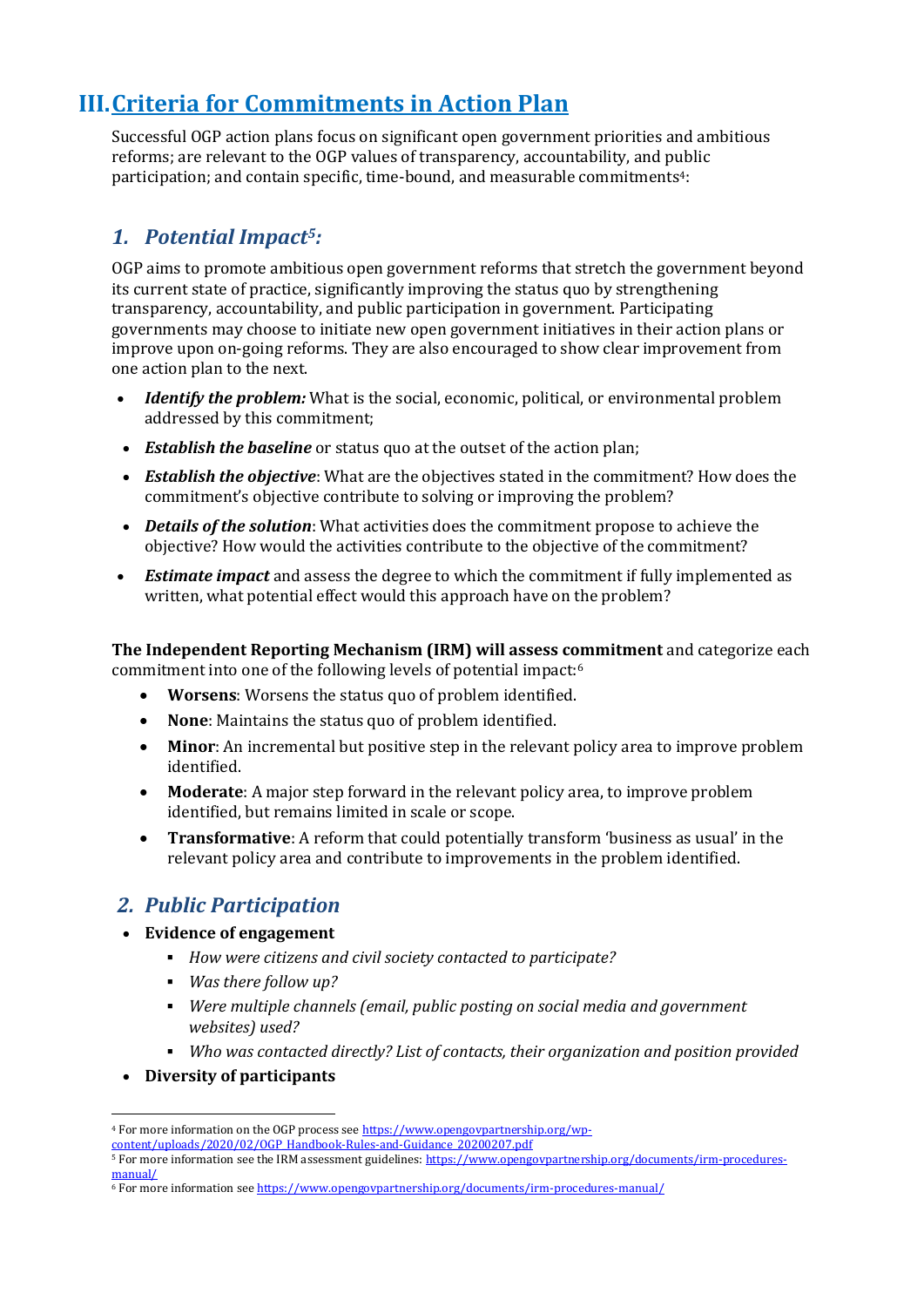- *Do the organizations contacted represent a diverse array of viewpoints?*
- *Is there diversity in the size of organizations, types of organizations and organization objectives?*
- **Opportunities for Responses**
	- *Can participants provide general recommendations and feedback?*
	- *Can participants provide feedback anonymously on sensitive topics?*
- **Incorporation of Feedback**
	- *Ideas proposed are considered for inclusion in the action plan;*
	- *Selection for inclusion/exclusion is transparent;*
	- *Participants can provide feedback following meetings.*
- **Transparency in Reponses**
	- *Is all feedback made available and accessible?*
	- *Are justifications provided for feedback that is not incorporated into the plan?*

## *3. Verifiability: the SMART framework:*

Assists participating governments in seeking effective, clear, and measurable commitments and actions.

- **Specific**: The objectives and actions proposed sufficiently clear and specific to allow for their completion to be objectively verified through a subsequent assessment process.
	- *Does it describe the social, economic, political, or environmental problem addressed by the idea?*
	- *Is baseline data, or contextual facts, when available included?*
	- *Does it describe the expected outcomes?*
- **Measurable**: It is possible to verify the fulfilment of the commitment.
	- *Are the indicators clearly defined and explain what is being measured? (e.g. 'Number of…"; "Percentage of …"; "Status of….")*
	- *Is the data needed to measure progress available or can be collected at reasonable cost?*
	- *Is the data needed to measure progress available on a regular basis?*
- **Answerable**: Clearly specifies the agencies responsible and relevant for implementation
	- *Is the main agency responsible for implementation is specified?*
	- *Is the coordinating or supporting agencies specified?*
	- *Who are the other civil society, multilateral, or private sector partners who have a role in implementing the idea?*
- **Relevant**: For each commitment, the action plan should explain its relevance to one or more of the open government principles outlined in the section below (transparency, accountability, public participation, and technology and innovation).
- **Time-bound**: The commitment clearly states the all the relevant dates for the ideas implementation.
	- *When it will be completed?*
	- *What are the dates for milestones, benchmarks, and other potential deadlines?*

## *4. Relevance:*

This variable evaluates the commitment's relevance to OGP values. The IRM will assess commitments in the action plan according to the following guidelines for relevance to OGP values: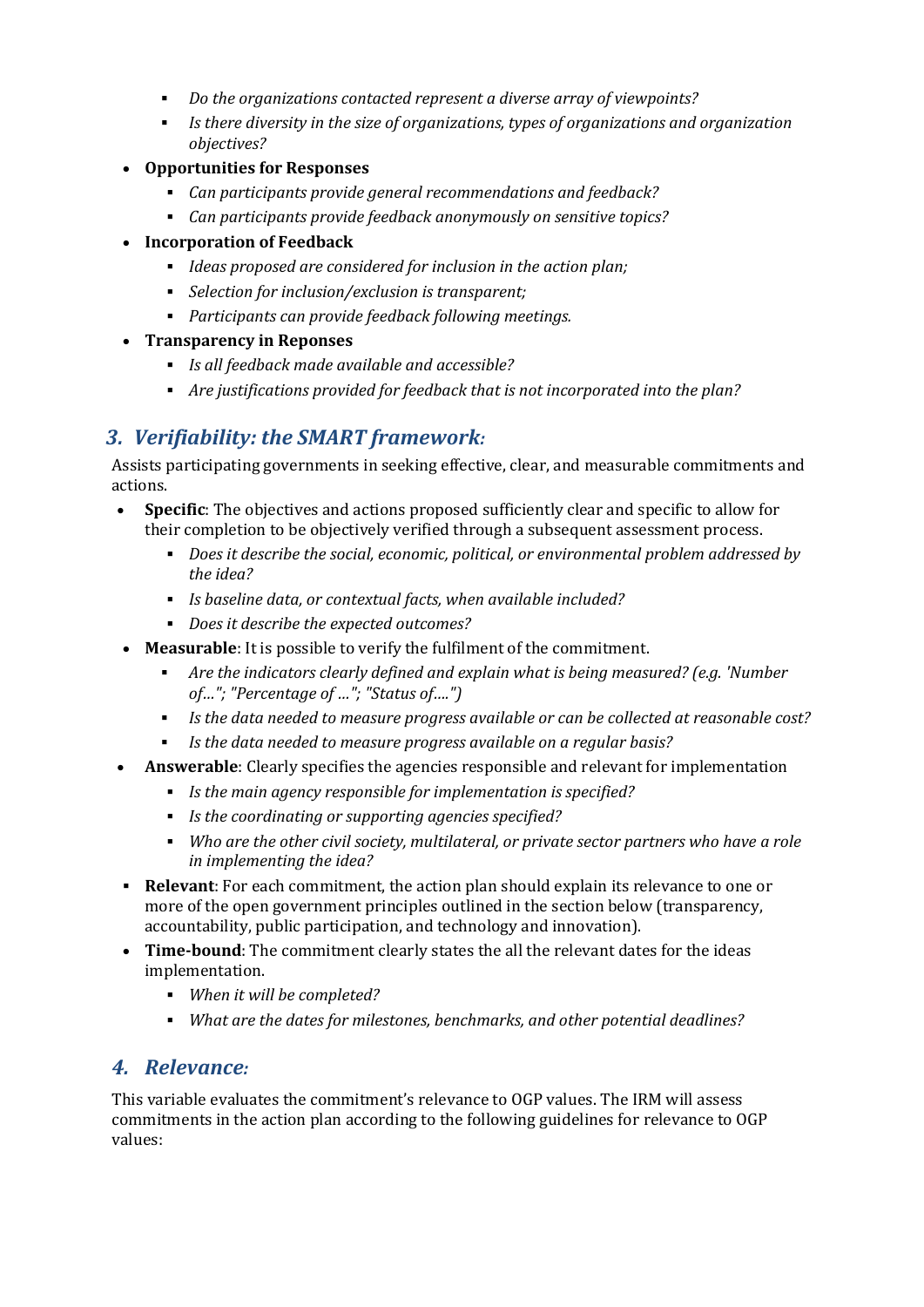- **Transparency and Access to Information:** The government commits to disclose more information or improve the quality of the information disclosed to the public.
	- *Disclose more information to the public? Publication of all government-held information (as opposed to only information on government activities)?*
	- *Improve the quality of information disclosed to the public? Does the idea increase the frequency of data published? Does the idea include publishing and sharing information on financial reporting and regulations, particularly those for government and civil society?*
	- *Improve accessibility of information to the public? Does it proactively publish and share government information disaggregated across agencies and levels of government?*
	- *Enable the right to information? Does the idea implement right to information laws? Does it train officials on records management and information provisioning?*
- **Public Accountability**: The government creates or improves public facing opportunities to hold officials answerable for their actions.
	- *Does the idea create or improve rules, regulations, and mechanisms to publicly hold government officials answerable to their actions?*
	- *Does the idea make the government accountable to the public and not solely to internal systems? Are there mechanisms that facilitate accountability from independent entities?*
- **Civic and Public Participation**: The government seeks to engage citizens in a dialogue on public policies or programs, and request their input, feedback, and contributions, to facilitate a more responsive, innovative, and effective governance model.
	- *Does the idea create or improve opportunities, or capabilities for the public to inform or influence decisions?*
	- *Does it create more opportunities for citizens to use information, monitor systems and provide feedback?*
	- *Does it establish protocols to ensure incorporation of feedback?*
	- *Does it create spaces and platforms for dialogue and co-creation with civil society and commits to publishing ALL written contributions (e.g. consultation responses)?*
	- *Does it encourage engagement with a variety of government and non-government actors (e.g. citizens, civil society organisations, government departments, subnational governments, parliament, academics, private sector, etc.) is increased for more diversity in viewpoints in decision making?*
	- *Does the idea create or improve the enabling environment for civil society?*
	- *Does the idea reduce restrictions that make it challenging to establish a new organization, especially for those working on sensitive issues?*
	- *Does the idea ease requirements on registration and access to funding for civil society organizations?*
- **Technology & Innovation for Transparency and Accountability**: Governments embrace the importance of providing citizens with open access to technology, the role of new technologies in driving innovation, and the many benefits of increasing its capacity. Technology and innovation cannot be a stand-alone principle but must support/advance the previous three principles.
	- *Will technological innovation be used in conjunction with one of the other three OGP values to advance either transparency or accountability?*